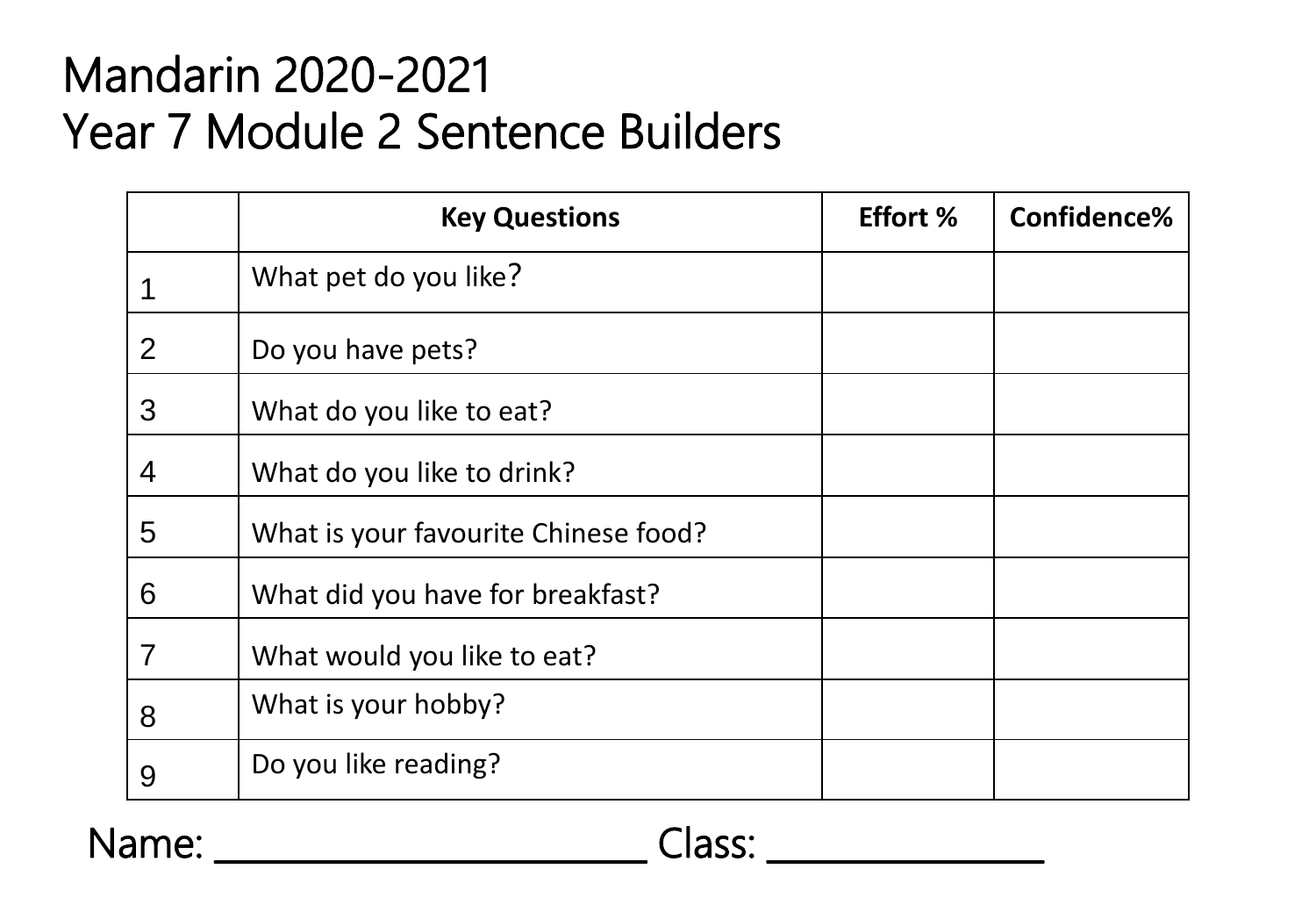m xi huān shén me chǒng wù<br>1. 你喜欢什么宠物? What pet do you like?

| Pronoun                     | <b>Verb</b>                    | <b>Noun</b>                                                   | Reason/<br>opinion            | Intensifier                    | <b>Adjectives</b>        |
|-----------------------------|--------------------------------|---------------------------------------------------------------|-------------------------------|--------------------------------|--------------------------|
| wǒ<br>我<br>(1)              | 道<br>喜欢                        | gǒu<br>狗(dog)                                                 | wéi<br>yīn<br>因为              | hěn<br>很(very)                 | kě<br>可爱(cute)           |
| wǒ mā mā<br>我妈妈             | (to like)<br>bù xǐ huān<br>不喜欢 | māo<br>猫(cat)                                                 | (because)<br>wǒ jué dé<br>我觉得 | fēi<br>cháng<br>非常             | kù<br>酷(cool)            |
| (my mum)<br>wǒ gē gē<br>我哥哥 | (don't like)                   | niăo<br>鸟(bird)                                               | (I think)                     | (extremely)                    | pião liàng<br>漂亮(pretty) |
| (my big                     | 道爱                             | tù $\mathring{\mathcal{Z}}$ $\mathring{\mathcal{T}}$ (rabbit) |                               | $\overline{\mathcal{F}}$ (not) | công míng<br>聪明(smart)   |
| brother)<br>她<br>(She)      | (to love)<br>bù<br>ia di       | shé<br>蛇(snake)                                               |                               |                                |                          |
| tā<br>他<br>(he)             | (don't love)                   | <sup>yú</sup><br>鱼 (fish)                                     |                               |                                |                          |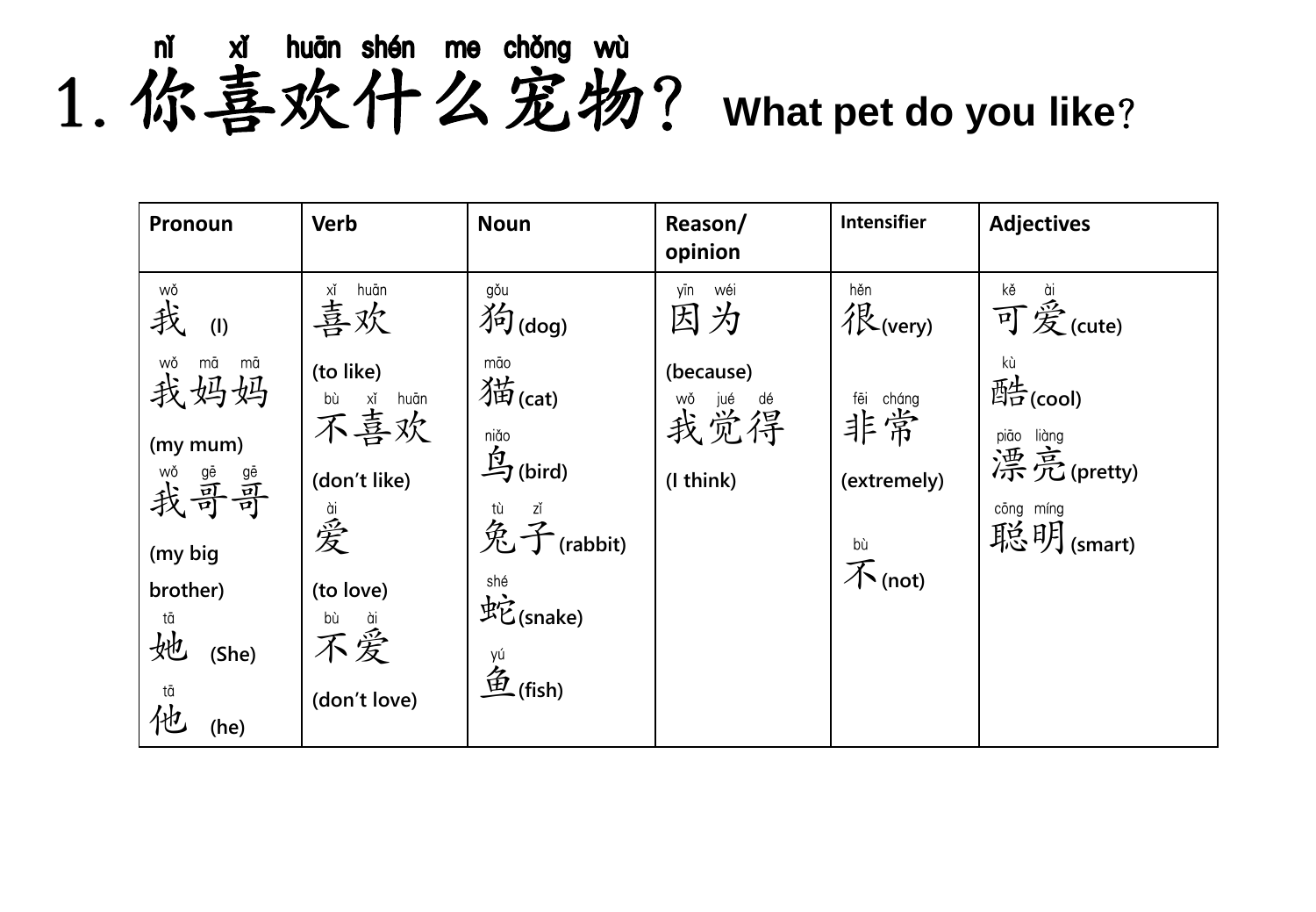m you chong wu ma<br>2. 你有宠物吗? Do you have pets?



liăng

**Use** 两 **when you want to say the amount of something is two.**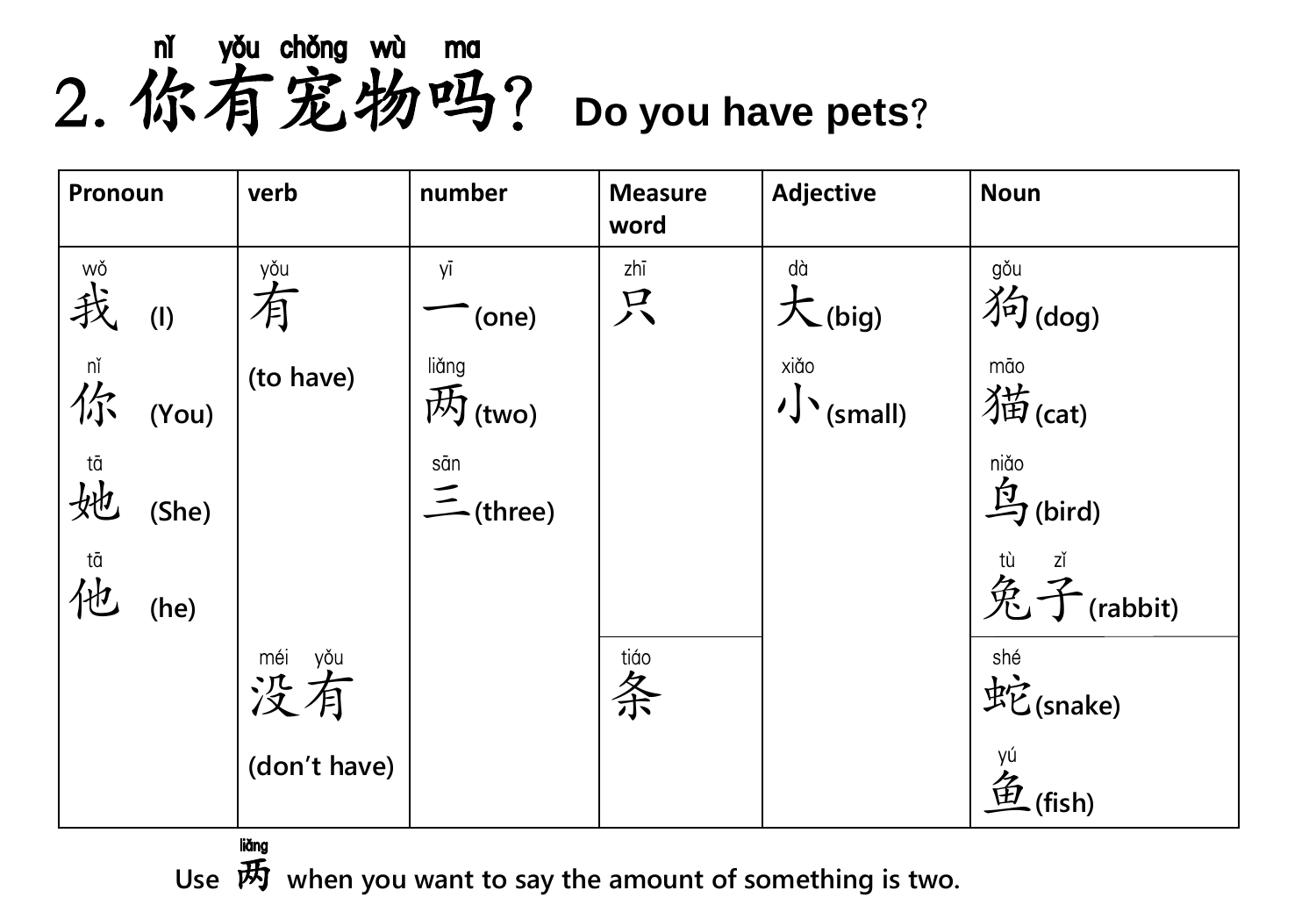#### **nǐ xǐ huān chī shén me**<br>3. 你喜欢吃什么? What do you like to eat?

| Pronoun                        | <b>Verb</b>                    | <b>Verb</b>                 | <b>Noun</b>                          | Reason/<br>opinion            | Intensifier                    | opinion                                                     |
|--------------------------------|--------------------------------|-----------------------------|--------------------------------------|-------------------------------|--------------------------------|-------------------------------------------------------------|
| wǒ<br>我<br>(1)                 | 道<br>喜欢                        | chī<br>$P_{\text{C}}$ (eat) | miàn bāo<br>面包(bread)                | yīn<br>wéi<br>因为              | hěn<br>很(very)                 | hǎo<br><mark>chī</mark><br>好吃(tasty)                        |
| wǒ mā mā<br>我妈妈<br>(my mother) | (to like)<br>bù xǐ huān<br>不喜欢 |                             | jī dàn<br>鸡蛋(egg)<br>miàn tiáo       | (because)<br>wǒ jué dé<br>我觉得 | fēi cháng<br> 丰常               | biàn yí<br>便宜(cheap)                                        |
| <sup>wǒ gē gē</sup>            | (don't like)<br>會爱             |                             | 面条(noodles)<br>fàn<br>mĭ<br>米饭(rice) | (I think)                     | (extremely)                    | <sup>guì</sup><br>史 (expensive)<br>jiàn kāng<br>健康(healthy) |
| (my big brother)<br>她<br>(She) | (to love)<br>bù ài             |                             | bǐ sà bǐng<br>比萨饼(pizza)             |                               | $\overline{\mathcal{F}}$ (not) | <sup>là</sup><br>辣(spicy)                                   |
| 值他<br>(he)                     | (don't love)                   |                             | shuǐ guǒ<br>水果(fruits)               |                               |                                |                                                             |
|                                |                                |                             |                                      |                               |                                |                                                             |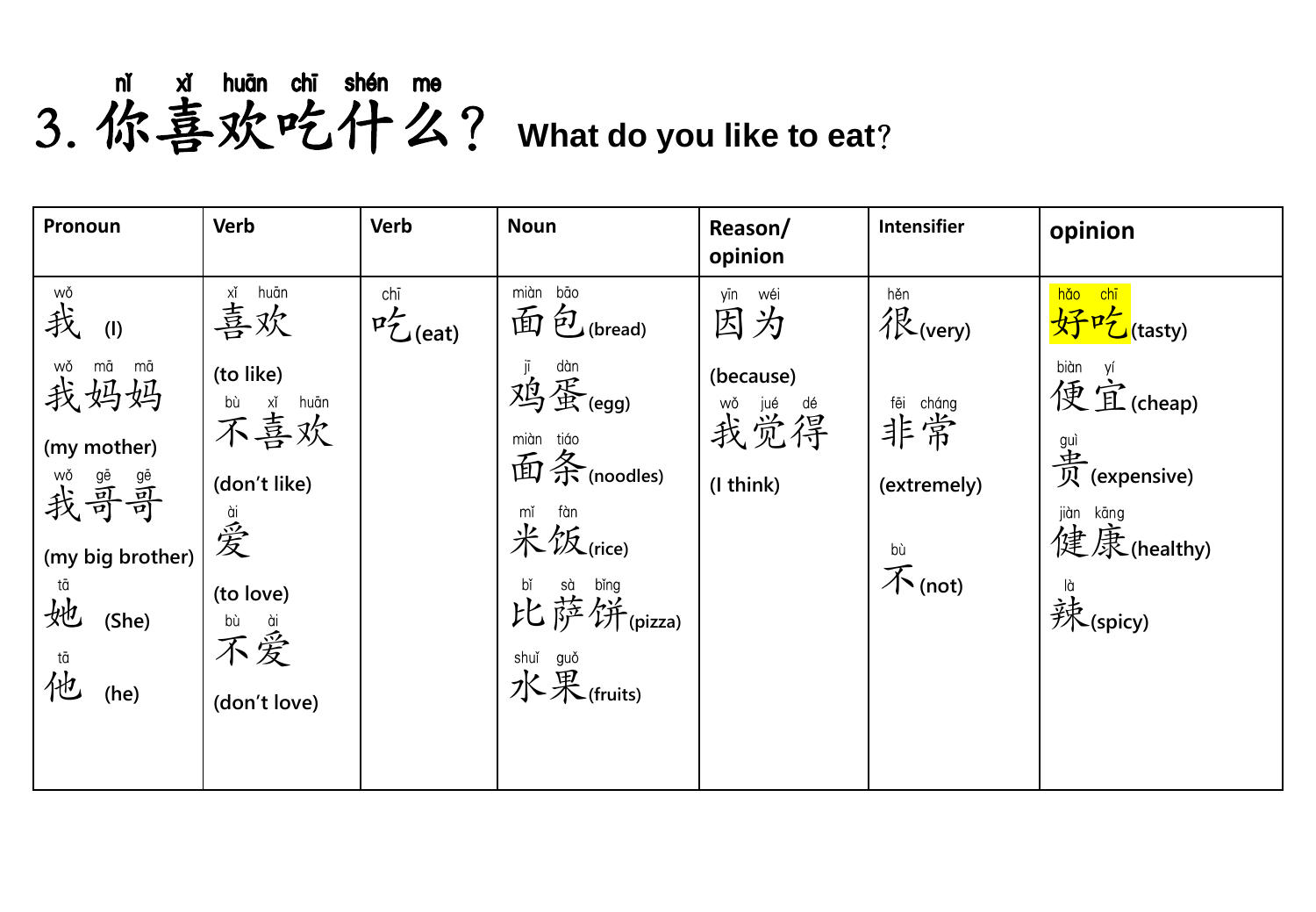### mǐ xǐ huān hē shén me<br>4. 你喜欢喝什么? What do you like to drink?

| Pronoun                              | <b>Verb</b>                    | <b>Verb</b>                                 | <b>Noun</b>                                                                                                              | Reason/<br>opinion                       | <b>Intensifier</b>        | opinion                                                                                             |
|--------------------------------------|--------------------------------|---------------------------------------------|--------------------------------------------------------------------------------------------------------------------------|------------------------------------------|---------------------------|-----------------------------------------------------------------------------------------------------|
| wǒ<br>我<br>(1)                       | 道huān<br>喜欢                    | hē<br>$\mathbb{Z}_{\mathbb{Z}}^{g}$ (drink) | shuǐ<br>水(water)                                                                                                         | wéi<br>yīn<br>因为                         | hěn<br>很(very)            | hǎo<br>hē<br>好喝(tasty)                                                                              |
| wǒ<br>mā<br>mā<br>我妈妈<br>(my mother) | (to like)<br>bù xǐ huān<br>不喜欢 |                                             | chá<br>茶(tea)<br>niú<br>nǎi                                                                                              | (because)<br><sup>wo jué</sup> dé<br>我觉得 | fēi cháng<br>非常           | biàn<br>biàn yí<br>便宜(cheap)<br>$\mathcal{\mathcal{\mathcal{F}}}\overline{\mathcal{R}}$ (expensive) |
| wǒ gē gē<br>我哥哥                      | (don't like)<br>當爱             |                                             | 牛奶(milk)<br>$\mathcal{W}^{\mathfrak{g}^{\bar{\mathfrak{g}}}}$ $\mathcal{W}^{\mathfrak{g}^{\bar{\mathfrak{g}}}}$ (coffee) | (I think)                                | (extremely)<br>bù         | jiàn kāng<br>健康(healthy)                                                                            |
| (my big<br>brother)<br>tā<br>她       | (to love)<br>bù ài             |                                             | $\mathbb R$ 汁 (fruit juice)<br>$\overrightarrow{P}$ $\overrightarrow{F}$ (coke)                                          |                                          | $\bar{\mathcal{K}}$ (not) | <sup>là</sup><br>辣(spicy)                                                                           |
| (She)<br>tā<br>他<br>(he)             | (don't love)                   |                                             |                                                                                                                          |                                          |                           |                                                                                                     |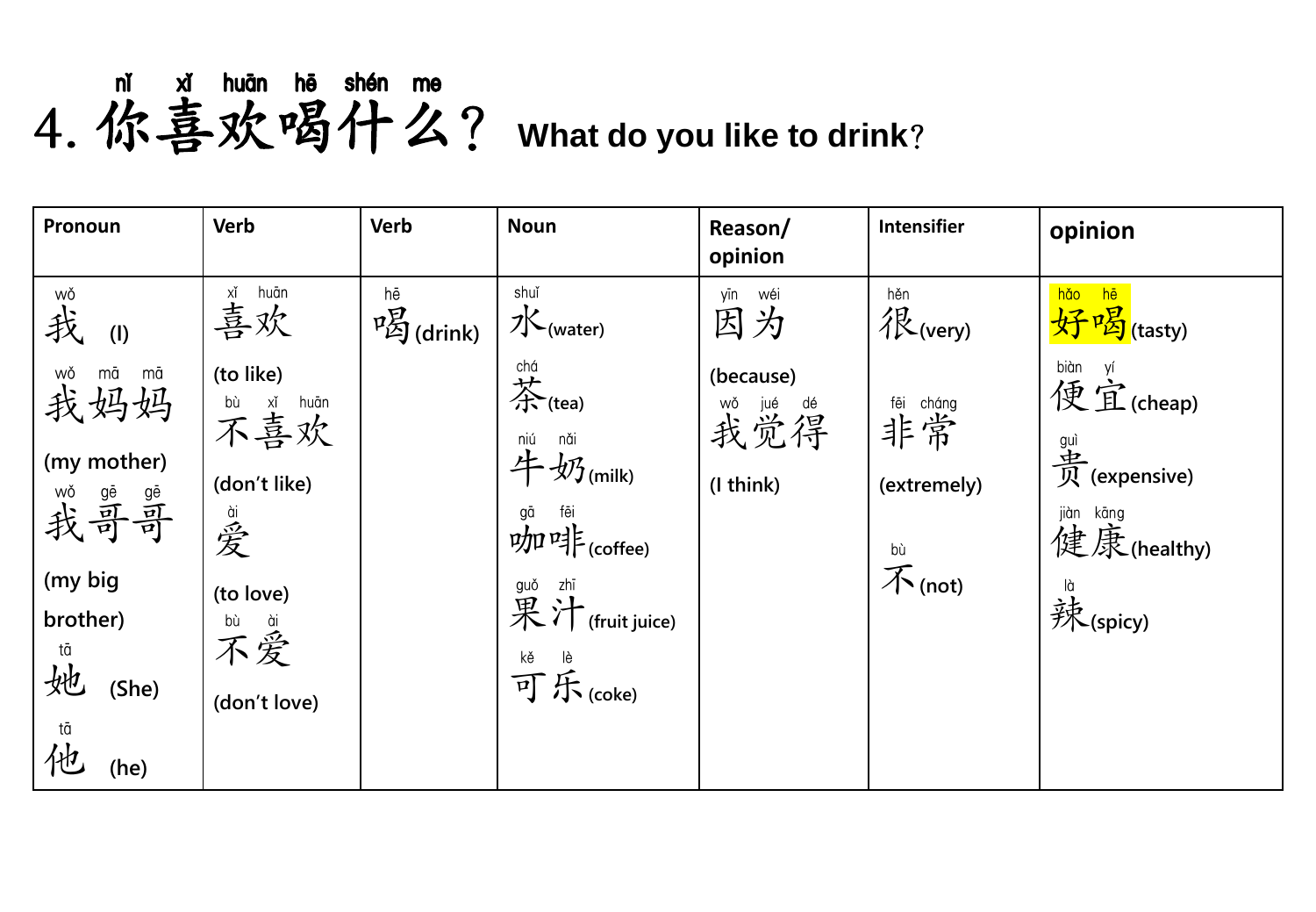#### mǐ zuì xǐ huān chī shén me zhōng guó cài<br>5. 你最喜欢吃什么中国菜? What is your favourite Chinese food?

| Pronoun                         | <b>Verb</b>                           | <b>Verb</b>                 | noun                                          | noun                                         |
|---------------------------------|---------------------------------------|-----------------------------|-----------------------------------------------|----------------------------------------------|
| wǒ<br>我<br>(1)                  | zuì xǐ huān<br>最喜欢                    | chī<br>$P_{\text{C}}$ (eat) | niú<br>ròu<br>牛肉(beef)                        | chảo miàn<br>炒面(fried noodles)               |
| wǒ<br>mā<br>mā<br>我妈妈           | (favourite)<br>zuì bù xǐ huān<br>最不喜欢 |                             | <sup>ròu</sup><br>内(chicken)<br>鸡             | chǎo<br>fàn<br>炒饭(fried rice)<br>zĭ          |
| (my mother)<br>wǒ gē gē<br>我哥哥  | (least favourite)                     |                             | yáng ròu<br>羊肉 (lamb)<br>zhū ròu<br>猪肉 (pork) | bāo<br>包子(buns)<br>jiǎo zǐ<br>饺子 (dumplings) |
| (my big brother)<br>tā<br>(She) |                                       |                             | jī dàn<br>鸡蛋(egg)                             |                                              |
| tā<br>仙<br>(he)                 |                                       |                             | $\overset{\text{si}}{\mathcal{F}}$ (vegan)    |                                              |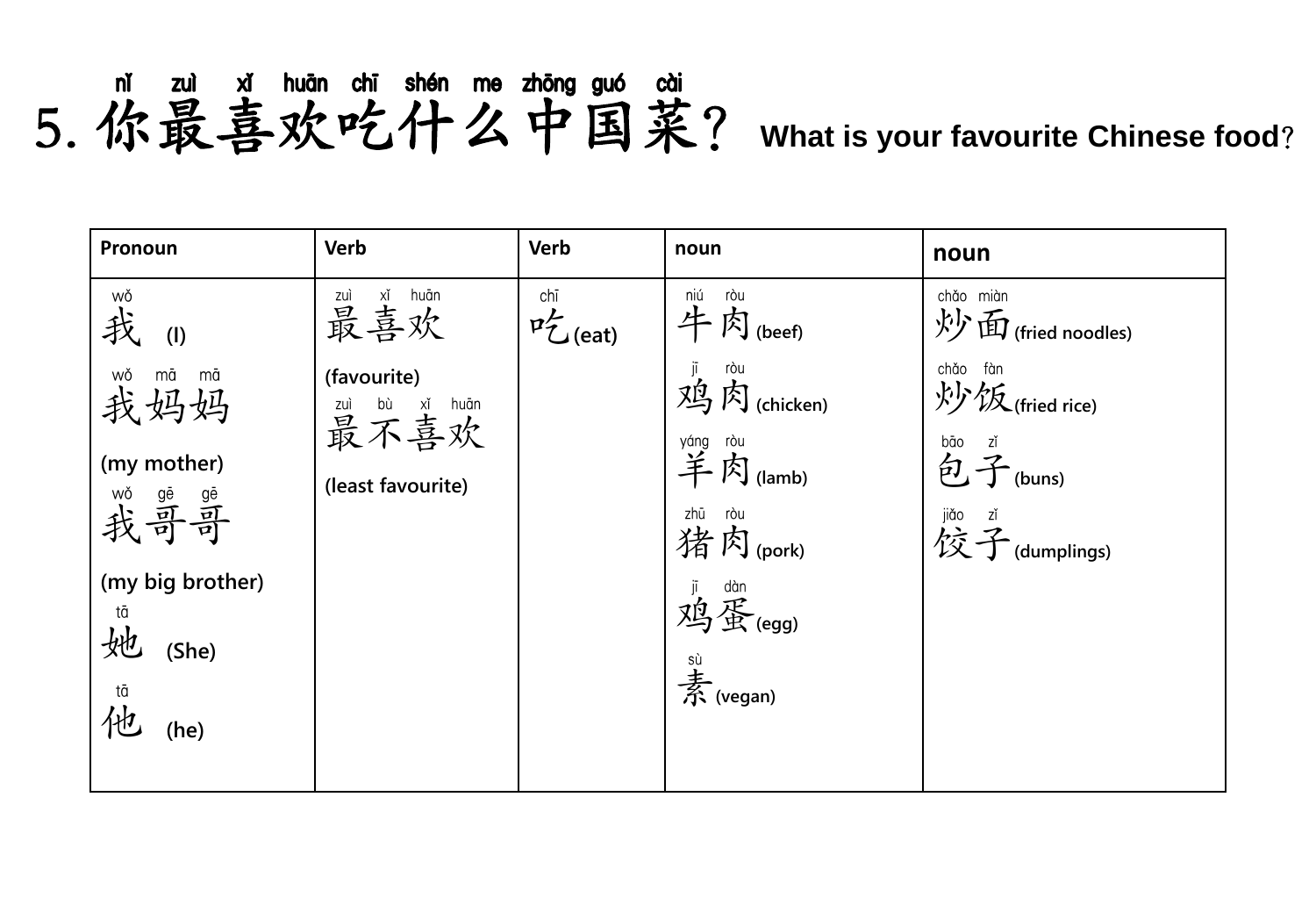#### mi zǎo fàn chī le shén me<br>6. 你早饭吃了什么? What do you have for breakfast?

| Pronoun                                    | <b>Time</b>                                                                   | <b>Verb</b>                                                                                                                                                                                                                                                                                                                                         | <b>Noun</b>                              |                                                             |
|--------------------------------------------|-------------------------------------------------------------------------------|-----------------------------------------------------------------------------------------------------------------------------------------------------------------------------------------------------------------------------------------------------------------------------------------------------------------------------------------------------|------------------------------------------|-------------------------------------------------------------|
| wǒ<br>我<br>(1)                             | zăo<br>早饭(breakfast)                                                          | $\begin{picture}(120,115) \put(0,0){\line(1,0){15}} \put(15,0){\line(1,0){15}} \put(15,0){\line(1,0){15}} \put(15,0){\line(1,0){15}} \put(15,0){\line(1,0){15}} \put(15,0){\line(1,0){15}} \put(15,0){\line(1,0){15}} \put(15,0){\line(1,0){15}} \put(15,0){\line(1,0){15}} \put(15,0){\line(1,0){15}} \put(15,0){\line(1,0){15}} \put(15,0){\line$ | miàn bāo<br>面包(bread)                    | shuǐ guǒ<br>水果(fruits)                                      |
| wǒ mā mā<br>我妈妈 (my mother)                | $\mathcal{L} \overset{\text{wá}}{\leftarrow} \mathcal{L} \mathcal{L}$ (lunch) | (eaten)                                                                                                                                                                                                                                                                                                                                             | <sup>jī dàn</sup><br>鸡蛋(egg)             | chảo miàn<br>炒面(fried noodles)                              |
| wǒ gē gē<br>我哥哥(my big brother) 晚饭(dinner) |                                                                               |                                                                                                                                                                                                                                                                                                                                                     | miàn tiáo<br>面条 (noodles)                | chǎo<br>fàn<br>炒饭(fried rice)                               |
| tā<br>她<br>(She)                           |                                                                               |                                                                                                                                                                                                                                                                                                                                                     | mĭ<br>米饭(rice)                           | bāo<br>$\overleftrightarrow{D}$ $\overrightarrow{A}$ (buns) |
| <sup>tā</sup><br>仆<br>(he)                 |                                                                               |                                                                                                                                                                                                                                                                                                                                                     | bǐ sà bǐng<br>比萨饼(pizza)   饺子(dumplings) |                                                             |
|                                            |                                                                               |                                                                                                                                                                                                                                                                                                                                                     |                                          |                                                             |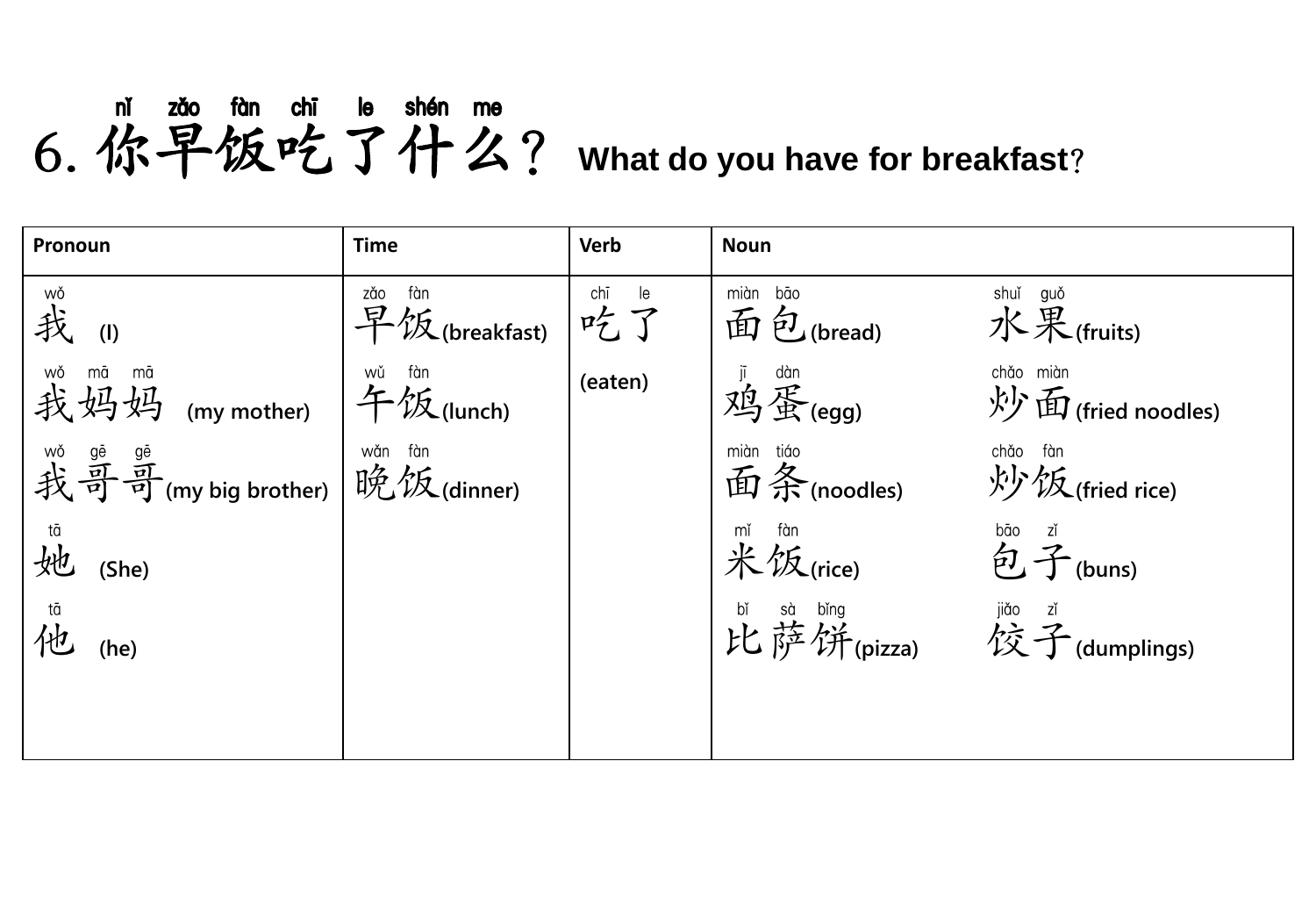mǐ xiǎng chī hē shén me<br>7. 你想吃/喝什么? What would you like to eat/drink?

| Pronoun                                   | <b>Verb</b>            | <b>Verb</b>                                  | <b>Noun</b>                                                              |                                                                                                                                                                                                                                                                                                                                                             |
|-------------------------------------------|------------------------|----------------------------------------------|--------------------------------------------------------------------------|-------------------------------------------------------------------------------------------------------------------------------------------------------------------------------------------------------------------------------------------------------------------------------------------------------------------------------------------------------------|
| wǒ<br>我<br>(1)                            | xiǎng<br>想(would like/ | $\mathfrak{p}^{\text{chi}}_{\text{C}}$ (eat) | miàn bāo<br>面包(bread)                                                    | shuǐ guǒ<br>水果(fruits)                                                                                                                                                                                                                                                                                                                                      |
| wǒ mā mā<br>我妈妈 (my mother)               | want)                  |                                              | jī dàn<br>鸡蛋(egg)                                                        | chảo miàn<br>炒面(fried noodles)                                                                                                                                                                                                                                                                                                                              |
| <sup>wǒ gē</sup> 晶<br>我哥哥(my big brother) |                        |                                              | miàn tiáo<br>面条 (noodles)                                                | chǎo fàn<br>炒饭(fried rice)                                                                                                                                                                                                                                                                                                                                  |
| 随她<br>(She)                               |                        |                                              | $\overset{\text{mi}}{\text{#}} \overset{\text{fùn}}{\text{#}}$<br>(rice) | $\overleftrightarrow{D}$ $\overrightarrow{I}$ (buns)                                                                                                                                                                                                                                                                                                        |
| <sup>tā</sup><br>(he)                     |                        |                                              | bǐ sà bǐng jiǎo zǐ<br>比萨饼(pizza)   佼子(dumplings)                         |                                                                                                                                                                                                                                                                                                                                                             |
|                                           |                        | <sup>hē</sup><br>呼 <mark>又</mark> (drink)    | shuǐ<br><b>7</b> (water)                                                 | $\mathcal{W}$ $\mathcal{W}$ $\mathcal{V}$ $\mathcal{V}$ $\mathcal{V}$ $\mathcal{V}$ $\mathcal{V}$ $\mathcal{V}$ $\mathcal{V}$ $\mathcal{V}$ $\mathcal{V}$ $\mathcal{V}$ $\mathcal{V}$ $\mathcal{V}$ $\mathcal{V}$ $\mathcal{V}$ $\mathcal{V}$ $\mathcal{V}$ $\mathcal{V}$ $\mathcal{V}$ $\mathcal{V}$ $\mathcal{V}$ $\mathcal{V}$ $\mathcal{V}$ $\mathcal{$ |
|                                           |                        |                                              | chá<br>$\overleftrightarrow{A}$ (tea)                                    | guǒ zhī<br>果汁 (fruit juice)                                                                                                                                                                                                                                                                                                                                 |
|                                           |                        |                                              | $\int \frac{\text{min}}{4} \frac{\text{min}}{2} \frac{\text{min}}{2}$    |                                                                                                                                                                                                                                                                                                                                                             |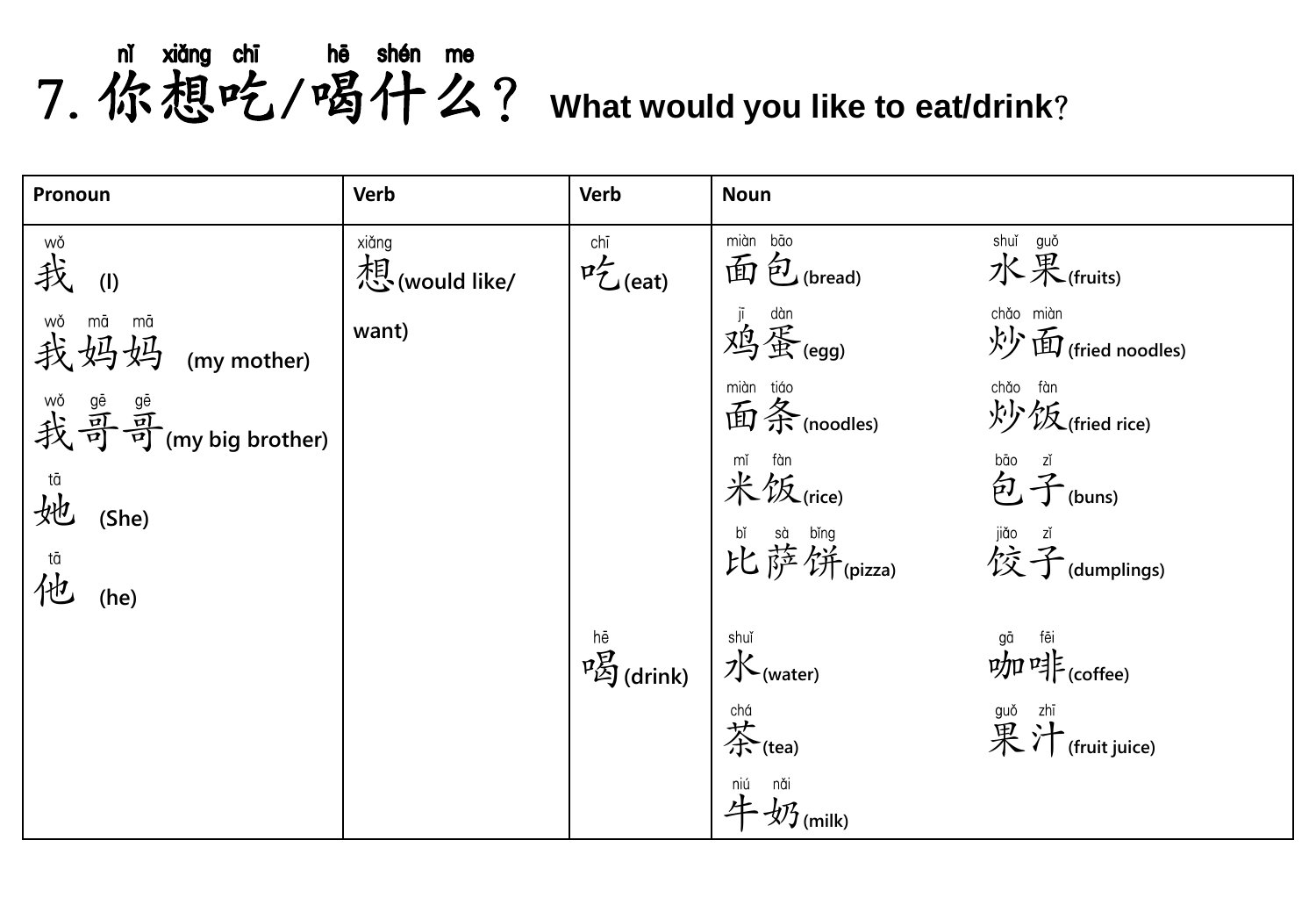## **8. 你的爱好是什么? What's your hobby?**

| <b>Possessive</b><br>Pronoun                                                  | noun | verb         | <b>Noun</b>                                   | <b>Connective</b>                                                    | <b>Noun</b>                                                       |
|-------------------------------------------------------------------------------|------|--------------|-----------------------------------------------|----------------------------------------------------------------------|-------------------------------------------------------------------|
| <sup>wǒ de</sup> (my) 爱好                                                      | hǎo  | shì<br>是(be) | shū<br>kàn<br>看书(read books)                  | $\widehat{\mathcal{F}}$ <sup><math>\mathcal{F}</math></sup> $($ and) | kàn<br>diàn<br>yǐng<br>看电影(watch film)                            |
| $\left  \bigwedge^{\text{ni}}\mathfrak{h}\right ^{ \text{de}}$ (your) (hobby) |      |              | 『『 <sup>tīng</sup><br>听音乐                     |                                                                      | kàn<br>diàn<br>-shì<br>看电视(watch TV)                              |
| tā de<br>她的(her)                                                              |      |              | (listen to music)<br>mǎi dōng xī<br>买东西       |                                                                      | wán ér diàn nǎo yóu xì<br>玩儿电脑游戏                                  |
| tā de<br>他的(his)                                                              |      |              | (go shopping)<br>shàng wǎng                   |                                                                      | (play computer games)<br>huá băn<br>wán ér<br>玩儿滑板(skateboarding) |
|                                                                               |      |              | $\mathbf{F}$ $\mathbf{M}$ (surf the internet) |                                                                      |                                                                   |